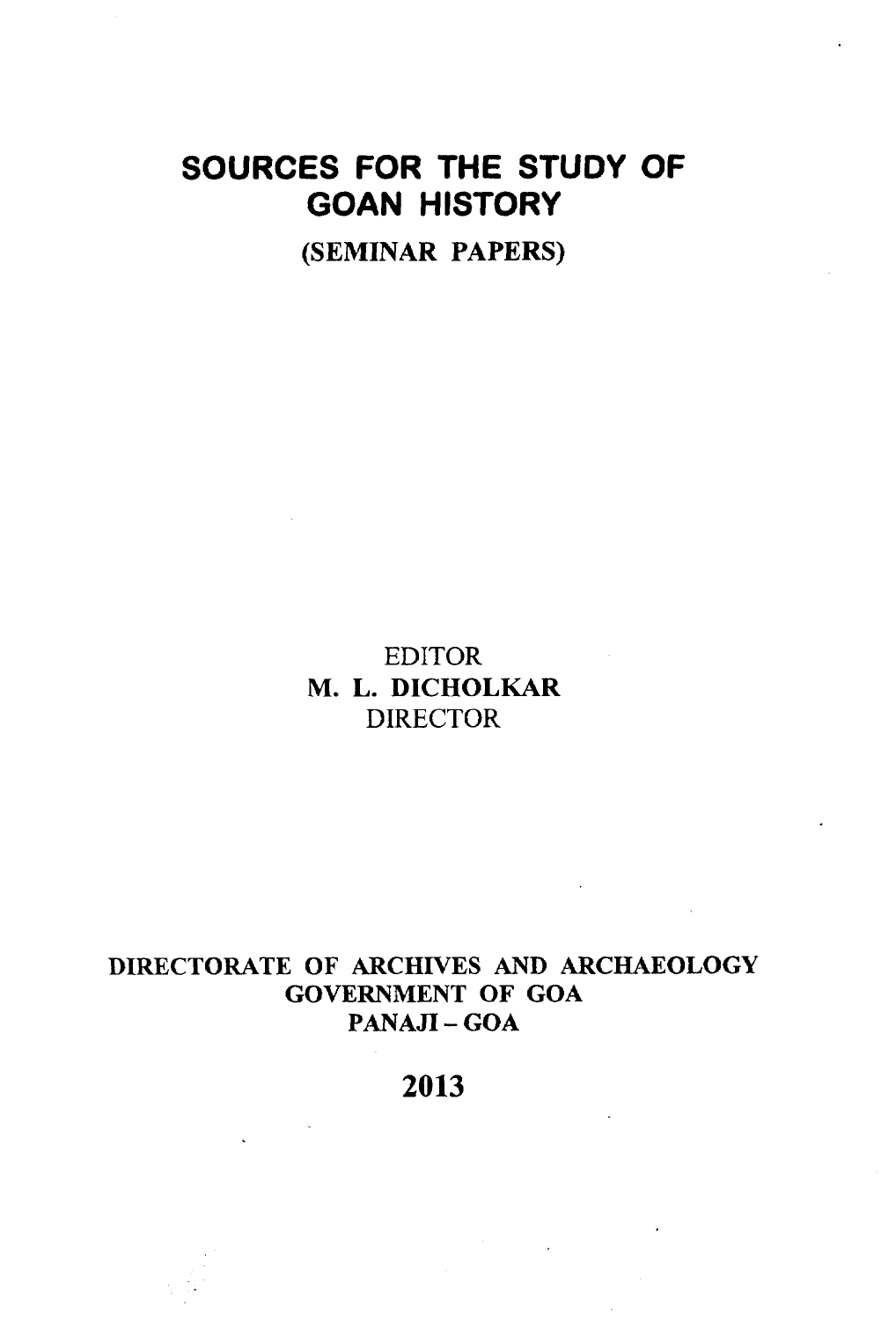Price Rs :-

Published by:

# **MANOHAR L. DICHOLKAR DIRECTOR**

# **DIRECTORATE OF ARCHIVES AND ARCHAEOLOGY** GOVERNMENT OF GOA PANAJI-GOA. 403 001.

*Printed by:*

Department of Printing & Stationery Government of Goa Panaji-Goa.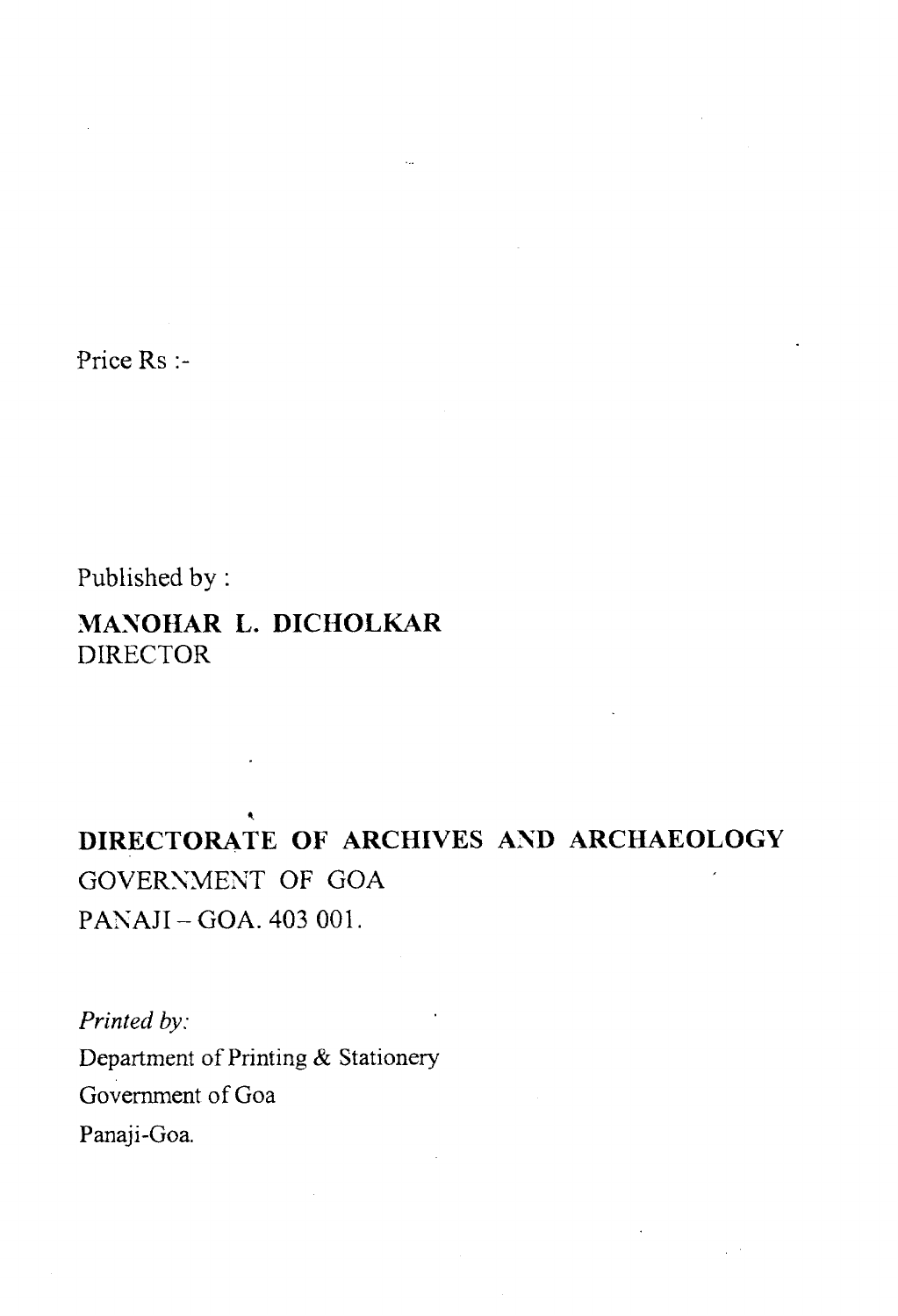# **BRITISH RECORDS AS CORROBORATORY SOURCES IN WRITING THE HISTORY OF GOA.**

### By **Dr.** N. **Shyam Bhat**

### **Introduction :**

Sources or historical facts collated from varieties of literature, inscriptions, monuments, coins, oral source, etc. play a crucial role in history writing. In fact the statement 'No Fact No History', beautifully sums up the importance of sources in historical research. The topic of study or research determines the sources to be consulted. There is no doubt that a scholar researching on Indo-Portuguese history should primarily consult the Portuguese and other foreign and indigenous sources. However, as Portuguese Goa had interactions with the rest of India, and particularly the contiguous territories which today form parts of Karnataka and Maharashtra, it is essential to tap the sources of history available outside Goa for the reconstruction of Goan history. The Portuguese in Goa had political, economic and socio-cultural relations with their neighbours in India. This part of their history can be written better by studying the sources available in the repositories outside Goa also. There are several records in the Tamil Nadu State Archives and Maharashtra State Archives which provide information on Goa and its linkages with the neighbours.

The present article is based on such original records preserved in the Tamil Nadu State Archives and this illustrates and provides an example to emphasise their importance as corroboratory sources in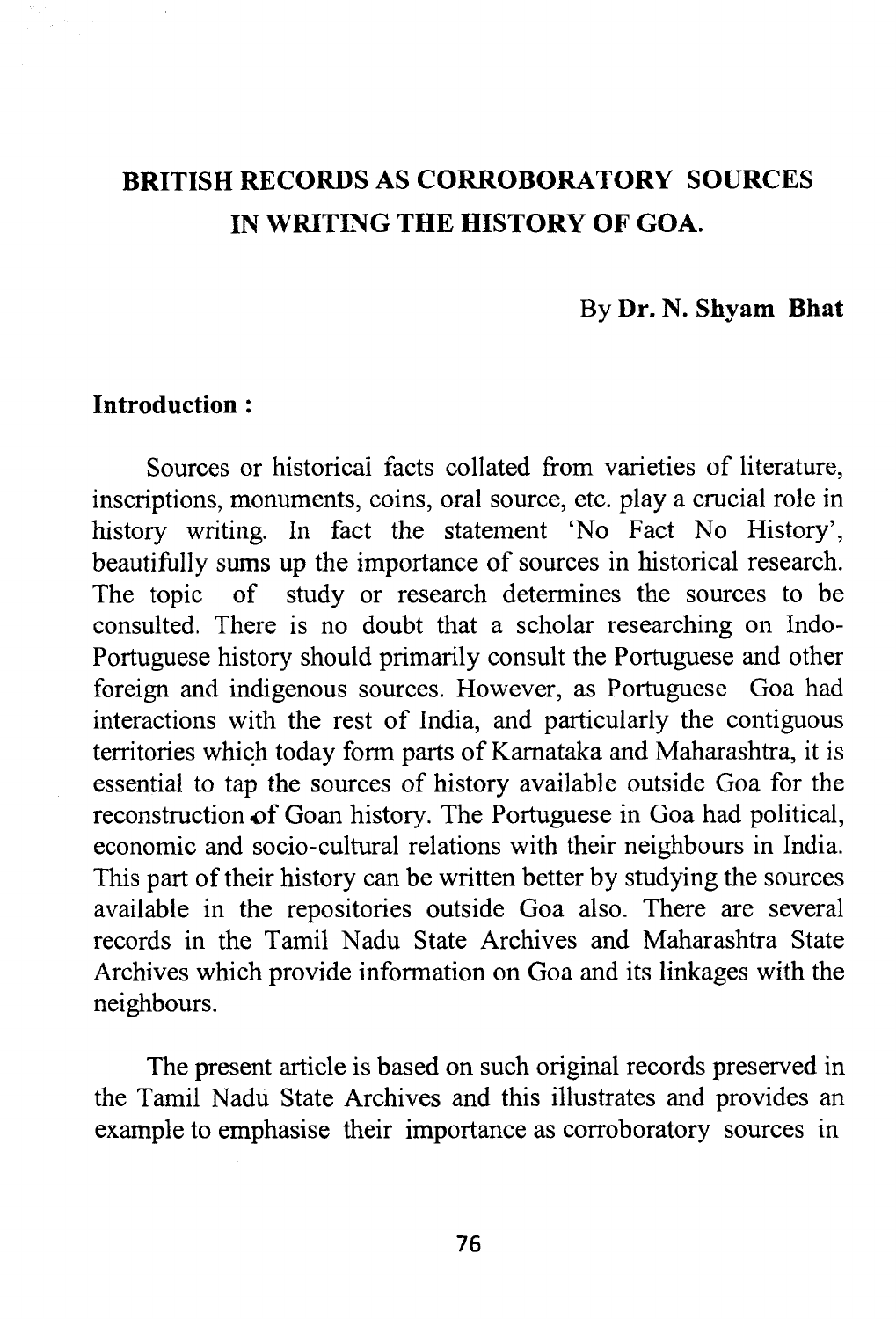writing Goa's history during the  $19<sup>th</sup>$  century. These records throw much light on the relations between Portuguese, Goa and Kanara which was under the British during the  $19<sup>th</sup>$  century. Many documents refer to the commodities traded between these two geographical regions on the west coast of India. Of the various records preserved at the Tamil Nadu State Archives, the Proceedings of Madras Board of Revenue, Proceedings of the Madras Political Department, Proceedings of the Madras Sea Customs Department, Proceedings of the Madras Marine Department, Proceedings of the Madras Judicial Department and the correspondence between the Collectors of Kanara and the Madras Board of Revenue are of great importance in the reconstruction of the political, economic and sociocultural interactions between British Kanara and Portuguese Goa.

These records, as primary sources are of considerable importance and authentic information on the various historical aspects like political condition, political relations, law and order situation, social milieu, goods produced, commodities exchanged, prices, etc. Mostly they do not provide detailed information on Goa, nevertheless the available data could be used as corroboratory evidence in the task of writing history of Goa.<sup>1</sup>

# **The Portuguese and the British in the Nineteenth Century :**

The British ruled Kanara and Portuguese Goa were strategically located with many important rivers which flowed from the western Ghats to the Arabian Sea. They provided natural ports for purposes of trade and commerce. Trade between Goa and Kanara flourished well from the beginning of the sixteenth century. In the nineteenth century, the Goan economy was declining. The phase of 'Big Trade' or trade in spices and commercial crops had dwindled, but continued to exist. It was partly due to the competition from the British who were politically and economically stronger than the Portuguese. The British tariff policy, the unequal treaties which they signed with the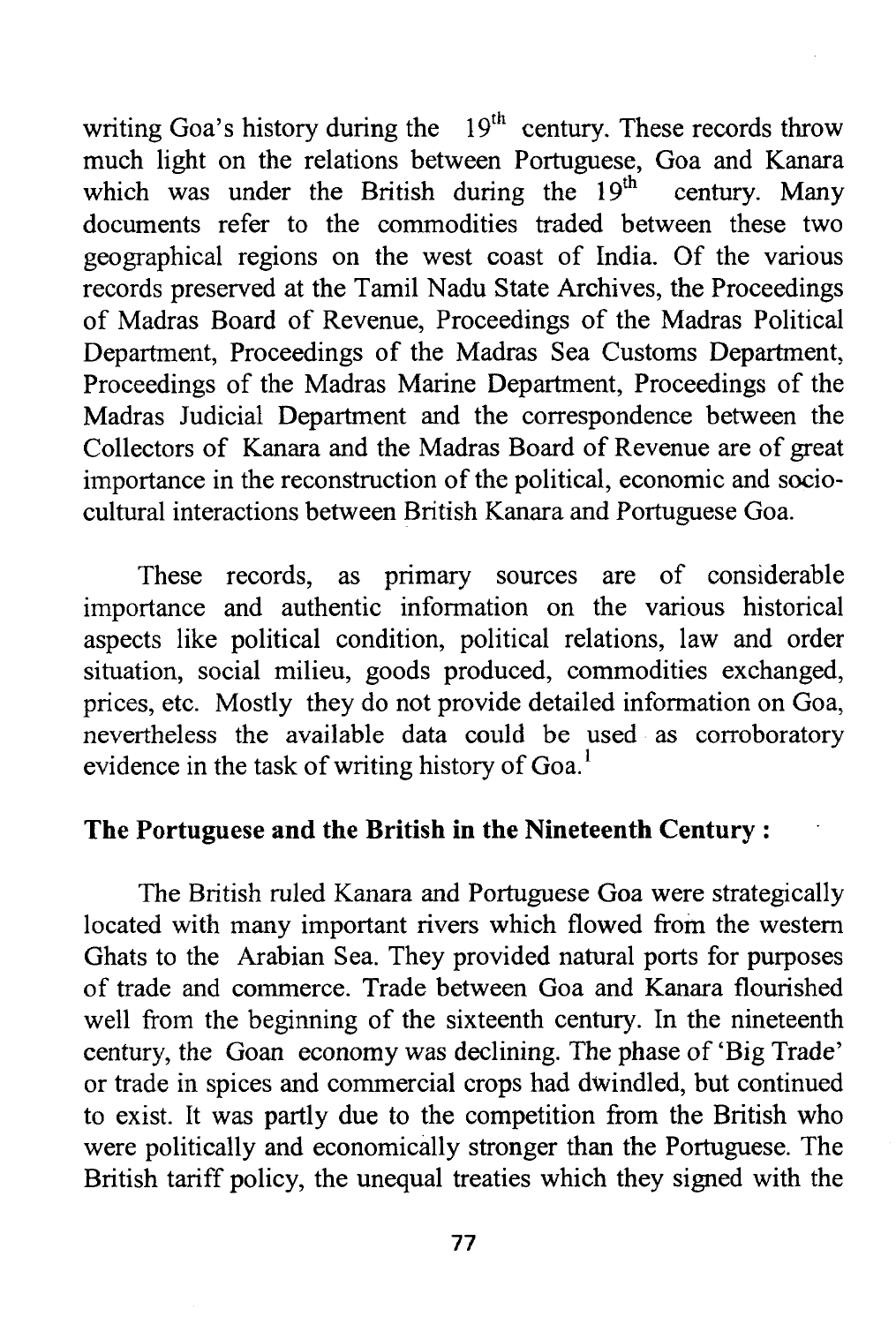Portuguese in the nineteenth century and the more effective role that they could play in the capitalist world completely worked against the Portuguese in India. However, the 'Small Trade' or trade in the trifling was very much present.

After the fall of Tipu Sultan in the Fourth Anglo-Mysore War (1799), the British annexed the coastal region of Karnataka which was called as the Province of Kanara transaction between Portuguese Goa and Kanara was not affected by this colonial take-over of Kanara. In fact there was a revival in the external trade of the region after 1800.

Sir Thomas Munro, the first Collector of Kanara described the trade of the province in 1800 and highlighted the fact that one-third of the rice exported reached Arabia and the rest to Malabar, Goa and Bombay. Kanara imported arrack, salt and gin from Goa.<sup>2</sup> Another letter of Munro dated 29<sup>th</sup> April 1800 to the Madras Board of Revenue mentions an advance to the tune of 4000 Bahdury Pagodas (Rupees 16,000/-) to the captain of Frigate sent by the Governor of Goa to enable the Captain to purchase rice from Kanara.<sup>3</sup> Francis H. Buchanan and John Sturrock also made a special mention of the export of rice from Kanara to Goa. Rice trade with Goa was chiefly carried on at Hahgarkatta.<sup>4</sup> Apart from the port of Hangarkatta, the ports of Mangalore and Kundapura exported rice to Goa.<sup>5</sup> In a fine season, as many as a hundred native crafts located for Goa at the ports of North Kanara.

Due to the salt monopoly introduced in Kanara by the English East India Company Government in the year 1807, the inhabitants of the region had to depend on the Government supply. The licensed manufacturers were unable to meet the demand for salt, and therefore, a large quantity was imported from Goa by land on payment of a customs duty of 12 annas per mound.<sup>6</sup> The prices of Kanara, Goa and Bombay salt had to be regulated in Kanara and the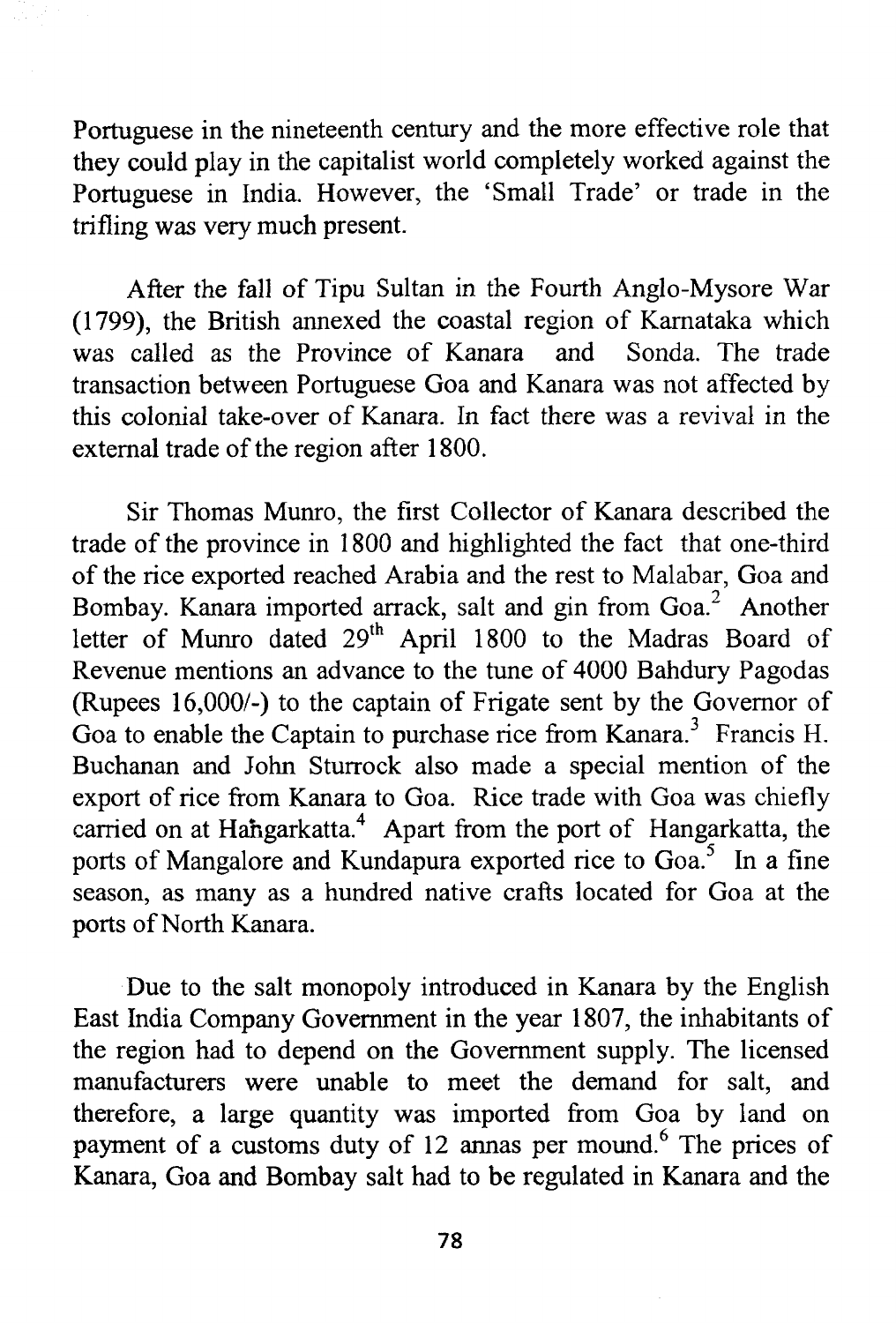monopoly prices had to be fixed in order to ensure the use of Kanara salt first, and then the use of salt imported from Goa and Bombay. The high monopoly prices and the consequent suffering of the people and the continuous suppression of the home manufacture by the Goa salt in the northern part of Kanara, Bombay and the Arabian salt in the south caused embarrassment to the Collectors. One of them as a solution proposed that the monopoly be substituted by an excise. The admission of Goa, Bombay and Arabian salt at fixed duty was recommended by the Collector of Kanara in 1851 to establish equality in different varieties of salt that entered Kanara.<sup>7</sup>

In 1809 Alexander Read, the Collector of Kanara, wrote to the Madras Board of Revenue that the export of rice to Goa should not suffer as the troops at Goa were more than that of the previous year, and that settlement could procure its supplies from no other quarter but Kanara.<sup>8</sup> This probably indirectly reflects the volatile political condition in Goa, and the fear of a military threat that Goa was facing due to the French designs over it and the offer of the British to support the Portuguese in Goa against the French.<sup>9</sup> In 1812, a shipment of nine horses priced at 300 *xerafms* each, arrived from Mangalore to Goa.<sup>10</sup> During the year 1813-1814, the value of salt exported from Goa to Kanara was about Rs.88,338/- and other trifling goods amounted to about Rs.7,456/-. The exports from Kanara valued Rs.4,38,374/-. Out of this, the value of rice alone was Rupees 4,00,000/- and the rest was the values of coir, coconuts and paddy from Malabar and few other things. $^{11}$ 

Apart from Kanara, the *Balaghat* (above the Ghat) regions of Karnataka also provided as much as two-third of the tobacco consumed in Goa. Goa obtained saltpetre also from that region and the Mhamais. One of the well known business families in Portuguese Goa, dispatched regular consignments of *Balaghat* saltpeter to Lisbon. Rice, wheat, condiments, spices, bamboos and cattle were also imported into Goa from *Balaghat.* The *Balaghat* textiles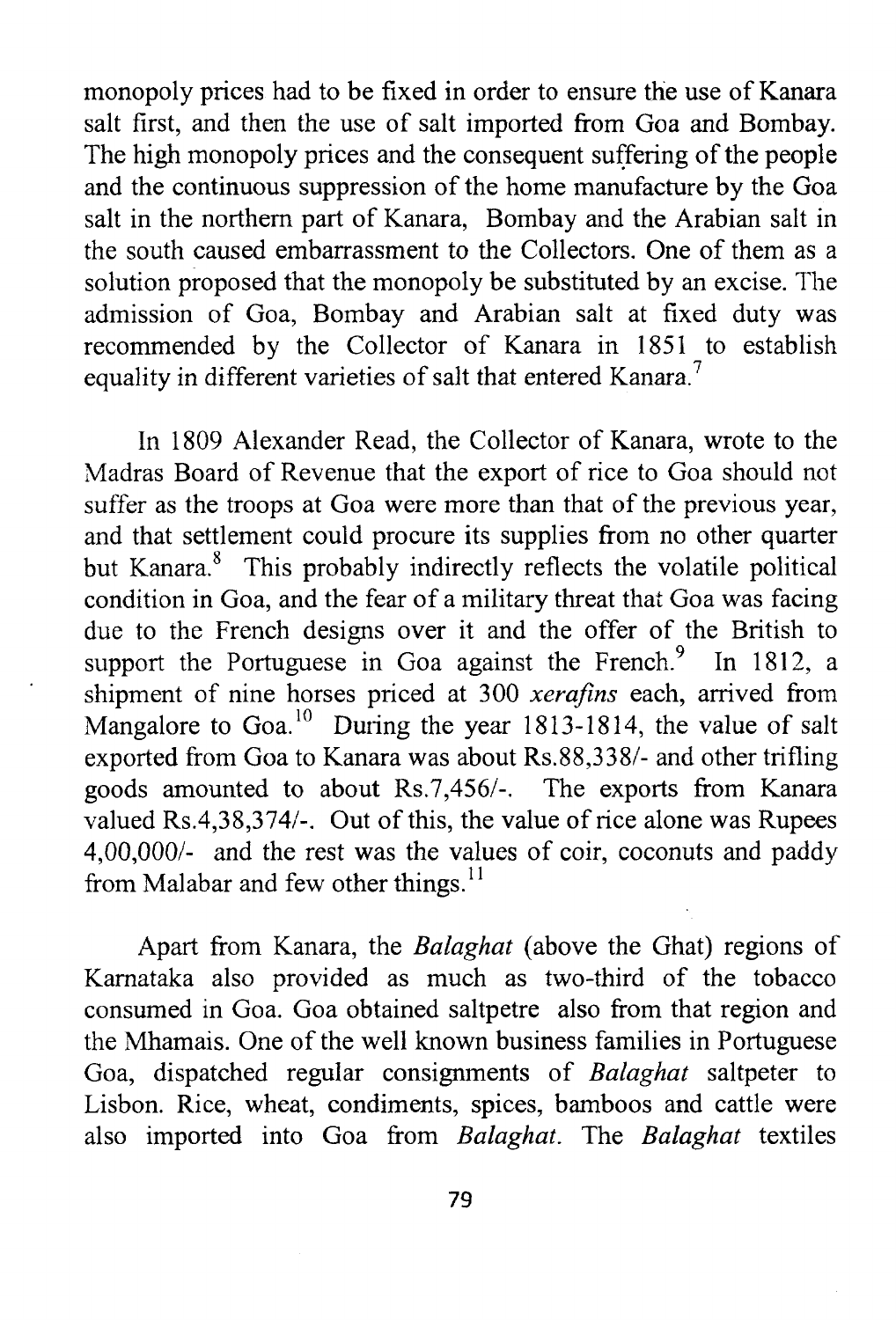constituted one of the most important items among Goa's imports. Goa exported to *Balaghat* items like salt, local liquor such as arrack and feni, salted fish, areca-nuts and the paper and sugar imported from Lisbon and Macau.

Besides the road transport, water transport system also helped in a big way in transporting goods between the two regions on the coast. Therefore, different kinds of vessels; *canoes, machvas* and padavs were used in transporting goods between Goa and Kanara.<sup>12</sup> In 1820-23, the exports from Kanara to Goa by sea valued Rupees  $1.68.000/-^{13}$  In 1836, C. R. Cotton, the Principal Collector of In 1836, C. R. Cotton, the Principal Collector of Kanara, reported on the articles of exchange between Kanara and Goa during 1828-29. His report clearly reveals that rice and paddy were the major articles of export from Kanara to Goa. It also informs that dates, drugs, paper, dry grains, sugar, wines and spirituous liquors were also imported into Kanara from Goa.<sup>14</sup> From 1838-39 to 1845-46, Kanara exported the following quantities of rice to  $Goa<sup>15</sup>$ :

| Year        | <b>Quantity in Muras</b> |  |
|-------------|--------------------------|--|
| 1838-39     | 1,35,727                 |  |
| 1839-40.    | 1,11,492                 |  |
| 1840-41     | 1,26,591                 |  |
| $1841 - 42$ | 84,356                   |  |
| 1842-43     | 1,18,507                 |  |
| 1843-44     | 1,63,809                 |  |
| 1844-45     | 1,20,094                 |  |
| 1845-46     | 78,433                   |  |

In 1845-46, Goa exported to Kanara by sea commodities like coconuts, dates, furniture, glassware, grain of sorts, salt, timber and sundry items. In the same period, Kanara exported by sea to Goa drugs of sorts, tamarind, dry grain, paddy, rice, cotton, silk, fish bladder, salt, pepper, timber wood black and timber wood jungle.<sup>16</sup>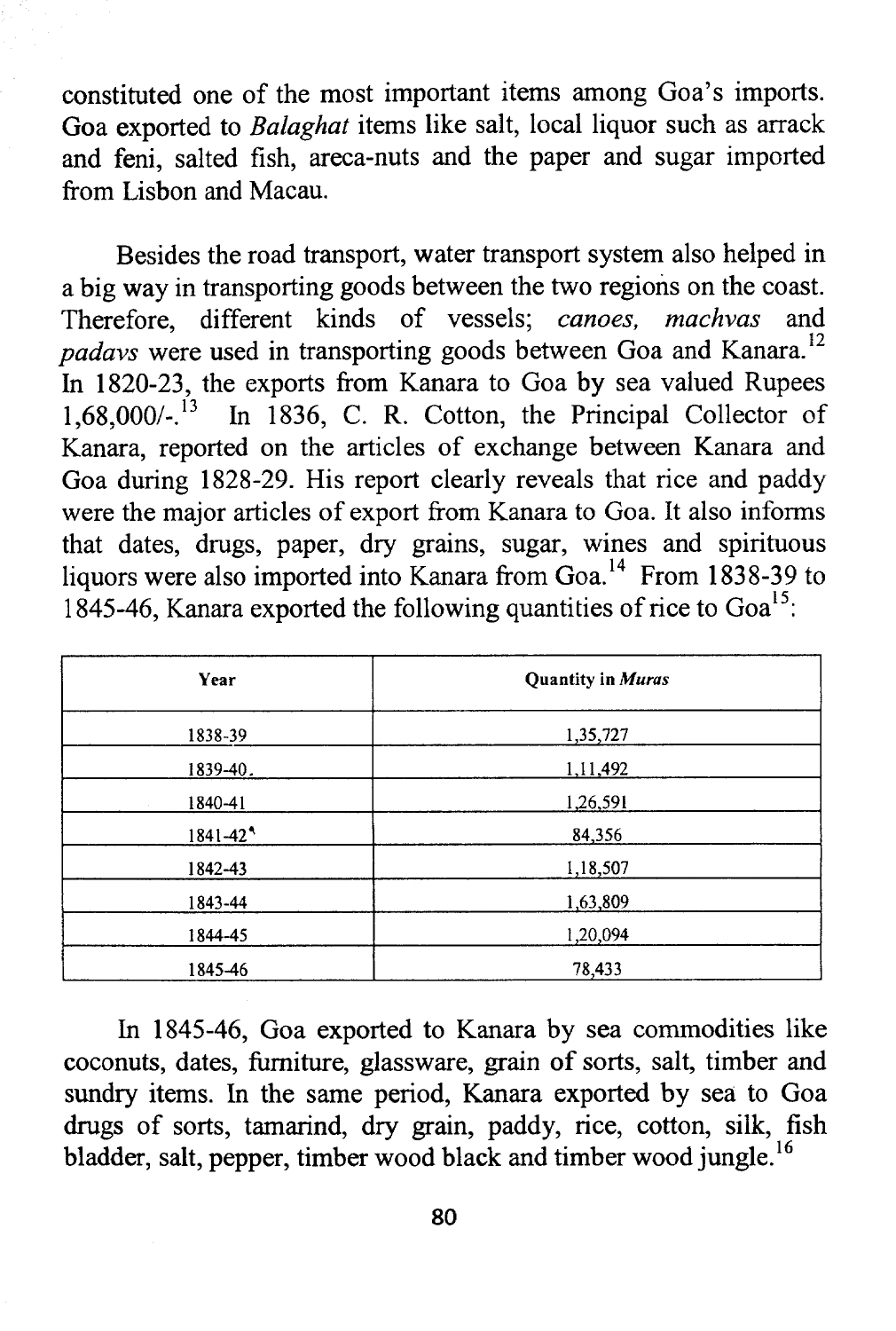From 1851 to 1854, Goa and Kanara had brisk trade. Among the exports of Kanara to Goa, rice and wheat were the major items. Of the items exported from Goa to Kanara , coconuts, dry fruits, salted provisions and salt were the major items.

During 1855-56, the exports of Kanara by sea to Goa included cotton wool, cotton goods, coconut, rice, iron bar and bolt, molasses, cardamom, maize, pepper, timber and wood. It may be noted that forest of Kanara were known for good quality wood like teak which was in great demand not only by the British in Kanara, but also by the Portuguese in Goa. If the British used such high quality wood for the railway and shipbuilding, the Portuguese wanted them for their shipbuilding industry. About 121 Portuguese colours native craft arrived at the ports of Kanara with 1,747 tonnage. During the same time, 122 Portuguese colours native crafts departed from the ports of Kanara and the tonnage was 1,693.<sup>18</sup>

In 1858-59, Goa imported by sea, paddy worth Rs.43,339/-, rice worth Rs.59,836/- , and wheat worth Rs.5,796/- from Kanara. In the same year , Goa exported salt worth Rs.8,488/- on Government account and worth Rs.364/- on private account to Kanara.<sup>19</sup>

In 1862-63, one steamer and 160 native crafts under the Portuguese colours with a total tonnage of 2909 were sent from Goa to Kanara, and 156 native crafts with a total tonnage of 2,895 under the Portuguese colours departed from Kanara to Goa.<sup>20</sup> In the same year, Goa exported to South Kanara items like cabinet ware, fireworks, fruits and nuts (dates and others), glassware, spices, spirit (gin), wax and wax candles, and sundry items. During the same time, Kanara exported mainly rice to Goa, of course with other sundry  $\text{goods.}^{21}$ 

In 1869 rice imported to Goa from South Kanara was 16,198 *khandis* of 16 *maos* and import of paddy was to the tune of 19,868 *khandis.22*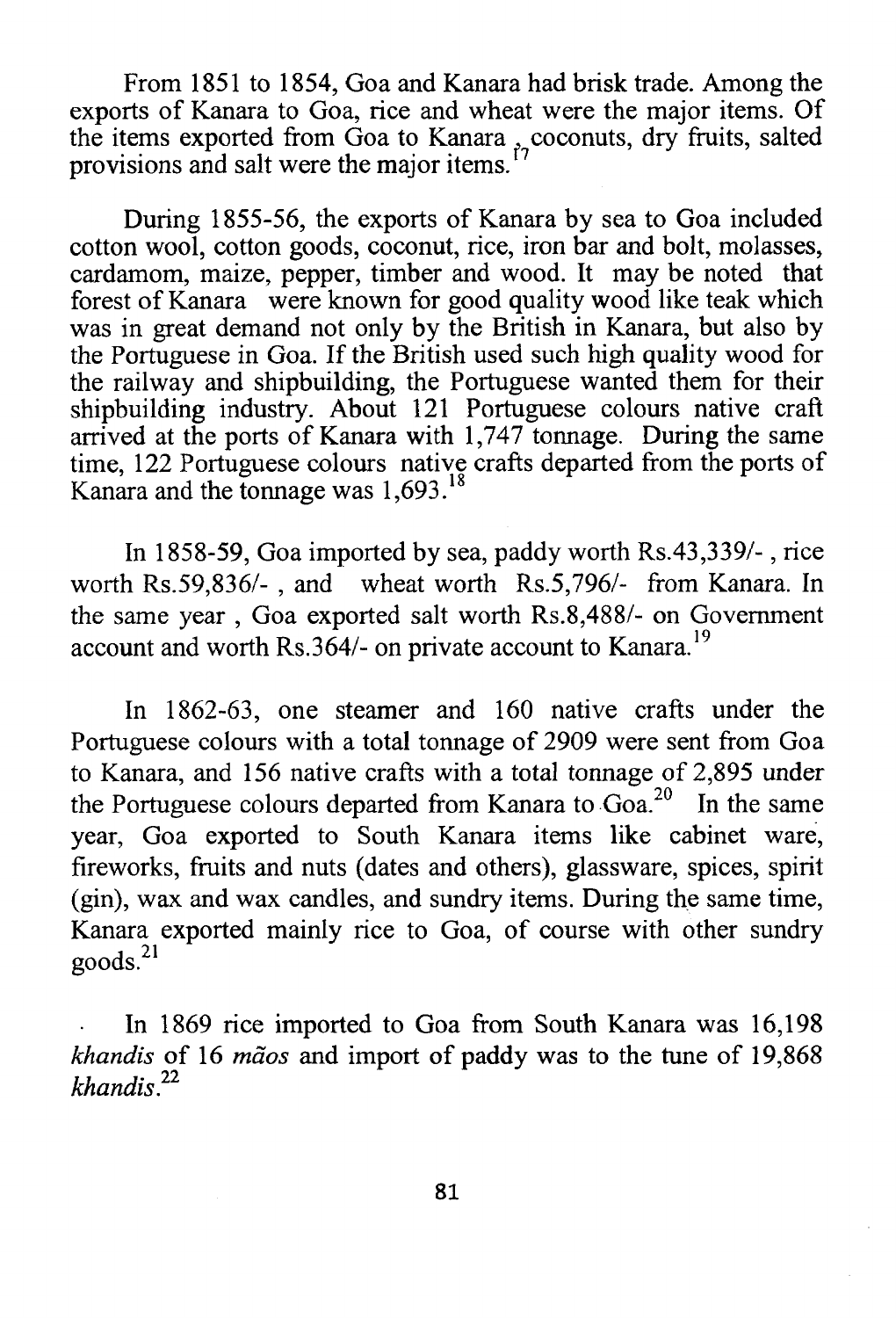The above mentioned items figured in the list of merchandise between Goa and Karnataka in General and Goa and Kanara in particular in the nineteenth century. In fact this trend continued in the early half of the twentieth century also. The most prominent items of export from Kanara to Goa was the rice from Mangalore and Basrur. Rice trade was carried out by rowers Nicholas Fernandes and Baba Naik, after the Anglo-Portuguese Treaty of 1878 was signed. Chillies imported into Goa from the Ghat region is called the *Ghanti* chillies. The vegetables were imported from Belgaum and Dharwad. During 1878-80, Goa exported salt, instruments of iron, earthenware, tiles, coconut oil, wine, betelnut, pumpkins, potatoes, onions, salted fish, mangoes and nachinim to different parts of Coastal Karnataka and the *Balaghat* region. During 1878-79, Goa imported rice, paddy, long chillies, ginger, cinnamon, coffee, canes, loose thread, jiggery, grams, coconuts and wheat from different stations in Coastal Karnataka.

#### 

## **Conclusion:**

From the above discussion, it is possible to conclude that there was brisk trade between Portuguese, Goa and Karnataka. The trade of Karnataka had thrived due to two major regions; the coastal and the *Balaghat*. Go<sup>5</sup>a's commercial transaction used land and sea routes. There were agricultural, industrial and natural resources or products which were exchanged between these two regions. However, salt export from Goa to Kanara and rice export from Kanara to Goa figured prominently in the British records. It is evident that Kanara was the granary of the western coast and Goa was a grain deficit area. This proves that the British records are of great value in reconstructing the colonial history of Goa. A careful scrutiny of such records in the Tamil Nadu State Archives and Maharashtra State Archives will throw much more light on the myriad aspects of the history of Goa.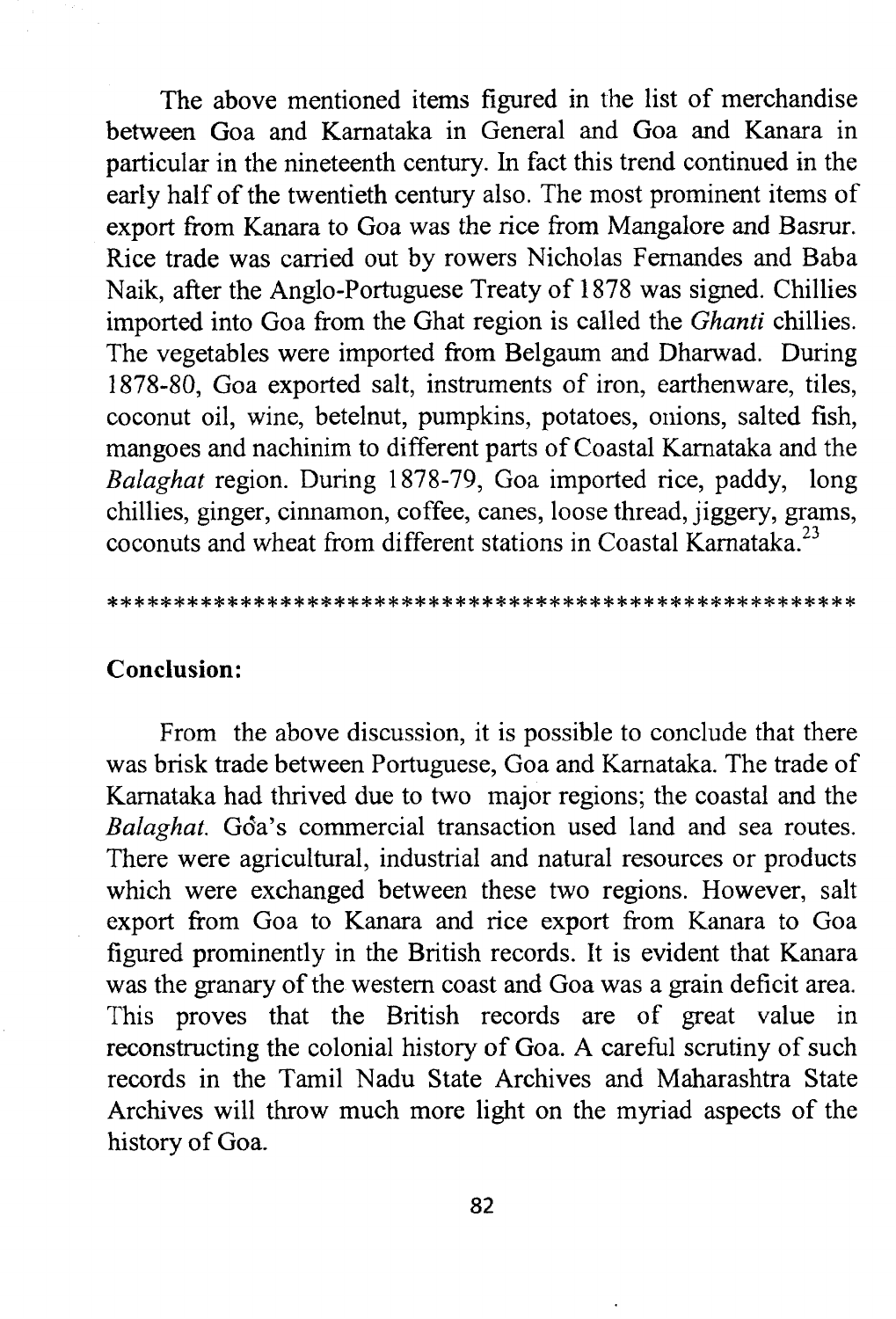### **Notes and References:**

- 1. The objective here is only to provide samples of a few English documents as sources to study history of Goa. For some related issues and points, see N. Shyam Bhat, "trade in Goa during the  $19<sup>th</sup>$  Century with special Reference to Colonial Kanara", in Charles J. Borges and others (eds.), *Goa and Portugal History and Development,* (Concept, New Delhi, 2000), pp. 55-71.
- 2. Sir Thomas Munro to the Madras Board of Revenue (hereafter *MBR*), in Proceedings of the Madras Board of revenue (*PMBR),* 28-8-1800, Vol. no. 261, pp. 7492-97.
- 3. Munro to *MBR,* 29-04-1800, *PMBR,* 21-04-1800, Vol.251, pp. 4070-73.
- 4. F. H. Buchanan, *A Journey from Madras through the Countries of Mysore, Canara and Malabar,* (3 vols.), (Madras, 1870), Vol. Ill, between pages 4 and 5; John Sturrock, *Madras District Manuals, South Canara,* Vol. I, (Madras, 1894), pp. 218-9. The principal port of Barkur was situated at Hangarkatta. It was busy port till the end of the 19<sup>th</sup> century.
- 5. John Sturrock, *op. cit.,* pp. 203-04; H. S. Brown, *The Handbook to the Ports on the Coast of India between Calcutta and Bombay including Ceylon and Maldive and Laccadive Islands,* (Mangalore, 1857), p. 257; Malathi K. Moorthy, "Trade and Commerce in Colonial South Kanara (1799-1862), (Unpublished Ph. D. thesis, Mangalore University, 1991), p.135.
- 6. H. S. Brown, *op. cit.,* p. 257.
- 7. Extract from the letter of F. N. Maltby, Collector of Kanara, to the BOR, 3-9-1851, Appendix  $- E$ , No.15, Appendix to the Report of the Commisioner, p.324.
- 8. Alexander Read to *MBR,* 22-2-1809, in *PMBR,* 2-3-1809, Vol. No. 485, pp. 1424-5.
- 9. V. T. Gune (ed), *Gazetteer of the Union Territory Goa, Daman and Div, District Gazetteer, Part — I : Goa,* (Gazetteer Department, Govt, of Goa, 1979), pp. 190-91.
- 10. Report on External Commerce 1813-14, Board's Miscellaneous Consultations, SI. No. 256, p.51.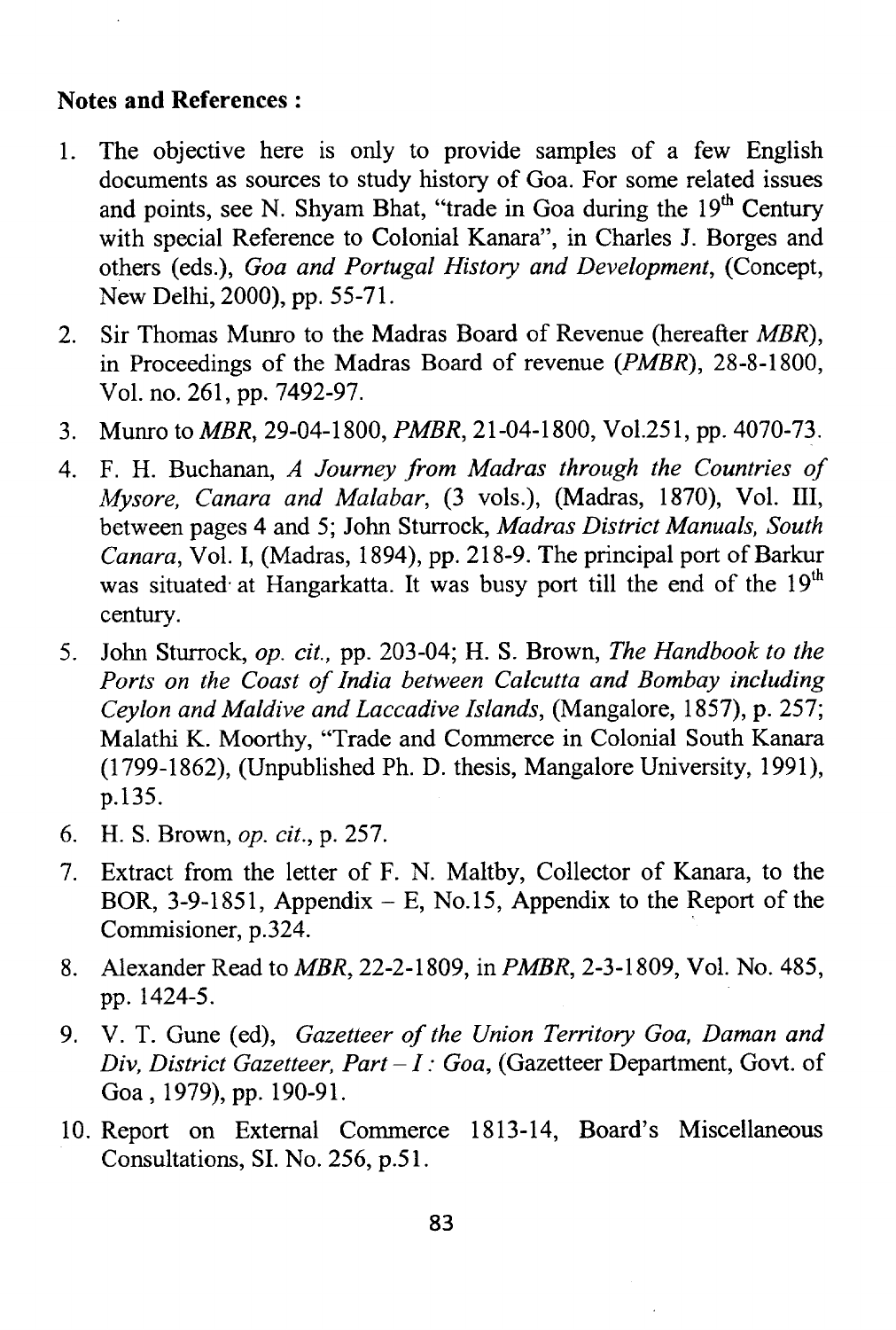- 11. Extract from the MBR, Miscellaneous Consultations, 1813-14, SI. No. 266, p.88.
- 12. Rita Braganza, "Goa Karnataka Relations 1763-1857 , A Political and Economic Study", (Unpublished Ph. D. thesis, Goa University, 2001), pp.171.
- 13. Proceedings of the Madras Sea Customs Department, 26-02-1824, Vol.50, p.283.
- 14. C. R. Cotton to the *MBR,* 26-2-1836, *PMBR,* 10-3-1836, Vol. No. 1494, p.4262.
- 15. T. L. Blane, the Collector of Kanara to the *MBR,* 10-7-1846, *PMBR, 4-* 3-1847, Vol. No. 2070, p.4174.
- 16. Report of W. E. Underwood, Reporter, External Commerce, 1846, from Imports into Canara by Sea and Exports from Canara by Sea, in the year 1845-46, pp. 160-67.
- 17. F. N. Maltby, *Report on the Settlement of Land Revenue of South Canara for Fasli 1261,* (Collectorate Press, Mangalore, 1909), p.4. *Fasli* means Revenue year or Financial year. Add 590 to convert a *Fasli* year into the Christian Era. In this case it is 1851-52. *Statement showing the Imports into Canara by Land in the Official Year 1852-53,* Fort St. George, p. 130.
- 18. Report of W. Fisher, Collector of Canara, 1856 from Statement of ships and Tonnage arrived at and departed from the port of Kanara not subject to the Madras Presidency, from  $1<sup>st</sup>$  May 1855 to 30<sup>th</sup> April 1856, pp.138-39.
- 19. W. E. Underwood, Reporter, External Commerce, Fort St. George, 1st May 1859, Statement exhibiting the Quantity and value of Imports by Sea into the Port of Canara from Foreign Ports and Indian Ports and Exports by Sea from the Port of Canara to Foreign Ports not subject to the Madras Presidency, from  $1<sup>st</sup>$  May 1858 to  $30<sup>th</sup>$  April 1859, p.164 and p.228.
- *20.* Report of W. Fisher, *Op. Cit.*
- 21. Reports of W. Hudleston, Secretary, Revenue Board Office (on Imports and Exports of South Canara), Fort St. George, 20<sup>th</sup> June 1863, pp. 149-51 and 29<sup>th</sup> June 1863, pp.242-45.